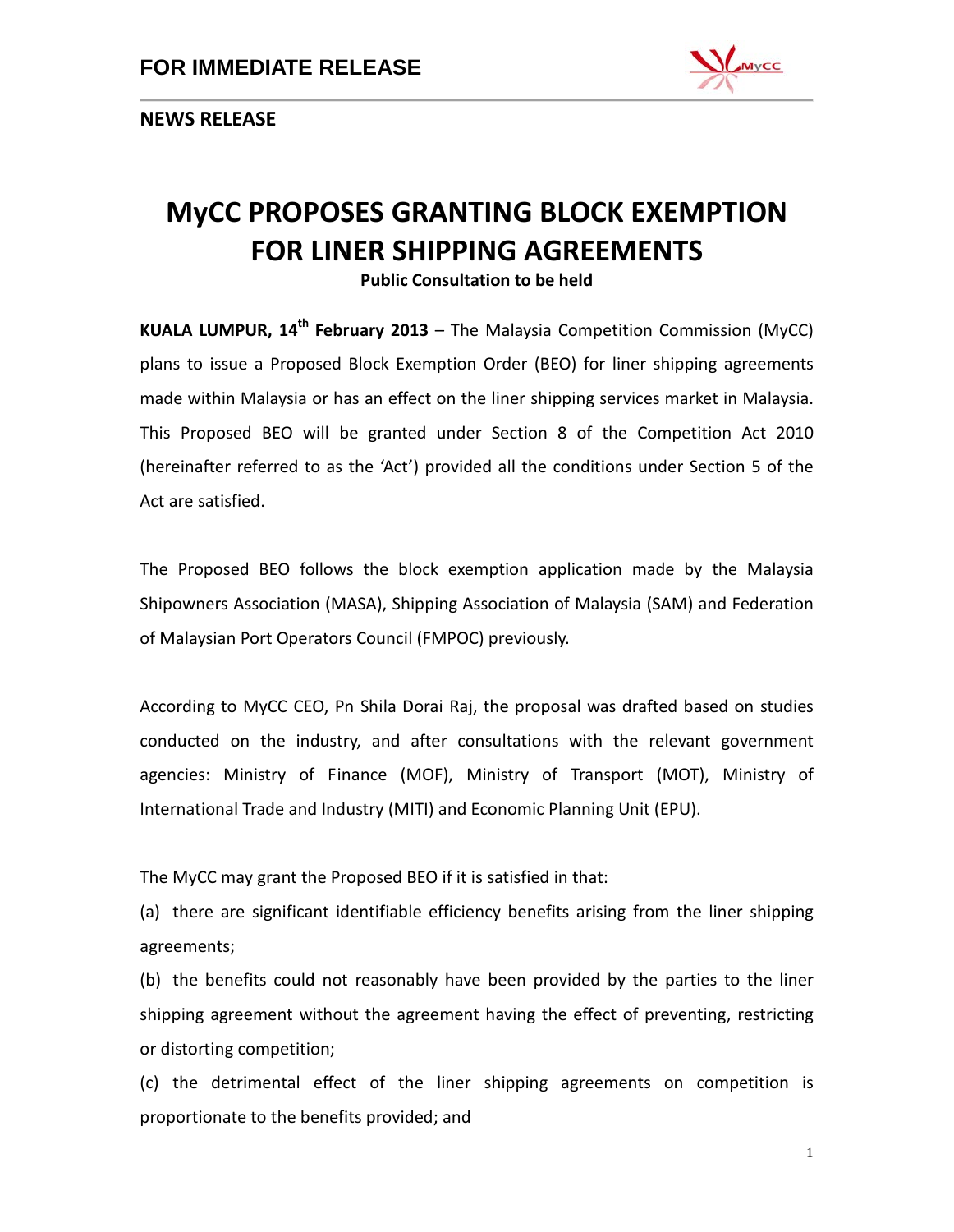# **FOR IMMEDIATE RELEASE**



(d) the liner shipping agreement does not allow liner operators to eliminate competition completely in respect of a substantial part of the liner shipping services.

The proposed duration of the BEO is three years. After two years, should the need arise, the MyCC may review the exemption. The final BEO will be made in June after the MyCC has evaluated submissions received during the Public Consultation on the proposal. Spearheading the consultation is MyCC Member of Commission, Tn Ragunath Kesavan.

It has to be noted that Section 10 of the Act is not part of the Proposed BEO, hence, parties to a liner shipping agreement can still be found liable for an infringement if they are found abusing their dominant positions in the liner shipping market. The Proposed BEO also does not cover inland carriage of goods and warehousing of goods. The Proposed BEO additionally allows liner shipping operators to offer, on the basis of individual confidential contracting, their own service arrangements, upon certain conditions (refer to Annexe A for details).

#### Public Consultation

A 30-day public consultation will be held starting  $19<sup>th</sup>$  February 2013. The Proposed BEO and consultation documents will be available for download from the MyCC website at [www.mycc.gov.my](http://www.mycc.gov.my/) on the same date. The closing date for submissions is 18 March 2013. All submissions may be sent by post or fax to the MyCC office, and/or by email to [consultation@mycc.gov.my.](mailto:consultation@mycc.gov.my)

A series of roadshows will also be held at the following locations and dates:

- a) 19 February 2013 –Kuala Lumpur (Hilton Hotel)
- b) 21 February 2013 Penang (Equatorial Hotel)
- c) 25 February 2013 Kota Kinabalu (The Magellan Sutera Hotel)
- d) 26 February 2013 Kuching (Hilton Hotel)
- e) 28 February 2013 Johor (Thistle Hotel)

To take part in the public consultation at any of the above locations, kindly email [consultation@mycc.gov.my](mailto:consultation@mycc.gov.my) or contact Dhaniah or Zairan at +603 2273 2277.

Please refer to Annexe A for additional background information.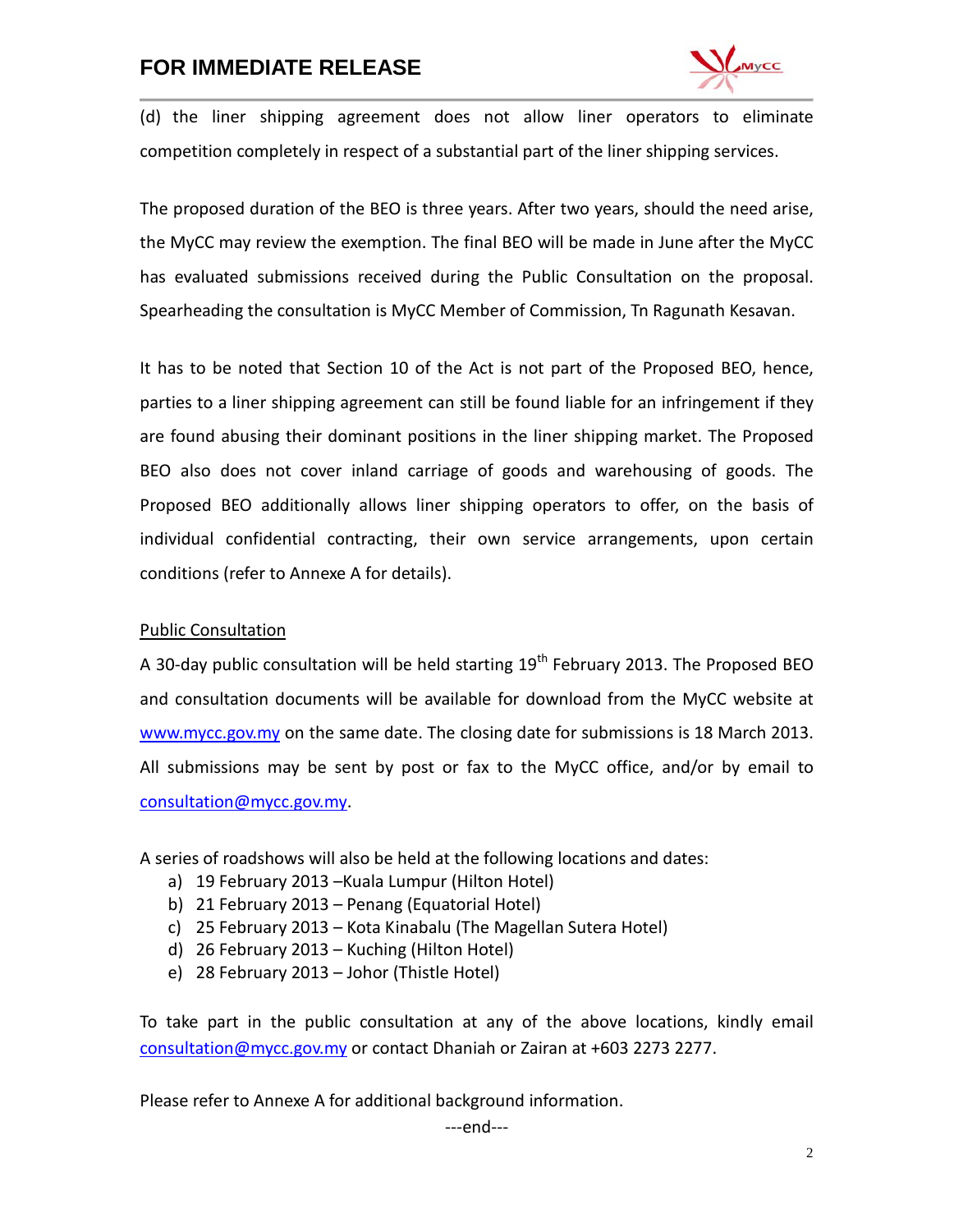

**For media enquiries, please contact:** Rowena Wong Email : [rowena@mycc.gov.my](mailto:rowena@mycc.gov.my) Telephone : +603 2273 2277 ext 111 **Corporate Communication Unit Malaysia Competition Commission**

# **About Malaysia Competition Commission (MyCC)**

Established in June 2011, MyCC is an independent body responsible for enforcing the Competition Act 2010, which was implemented to create healthy competition which would in turn stimulate productivity and innovation, thus creating wider choices of products for consumers with better quality and reasonable prices.

The Act applies to all commercial activities undertaken within and outside Malaysia that affects competition in the Malaysian market. It provides a regulatory framework including powers to investigate, adjudicate and impose penalties on the perpetrators of the competition laws.

For more information on the Act and MyCC activities, log on to [www.mycc.gov.my.](http://www.mycc.gov.my/)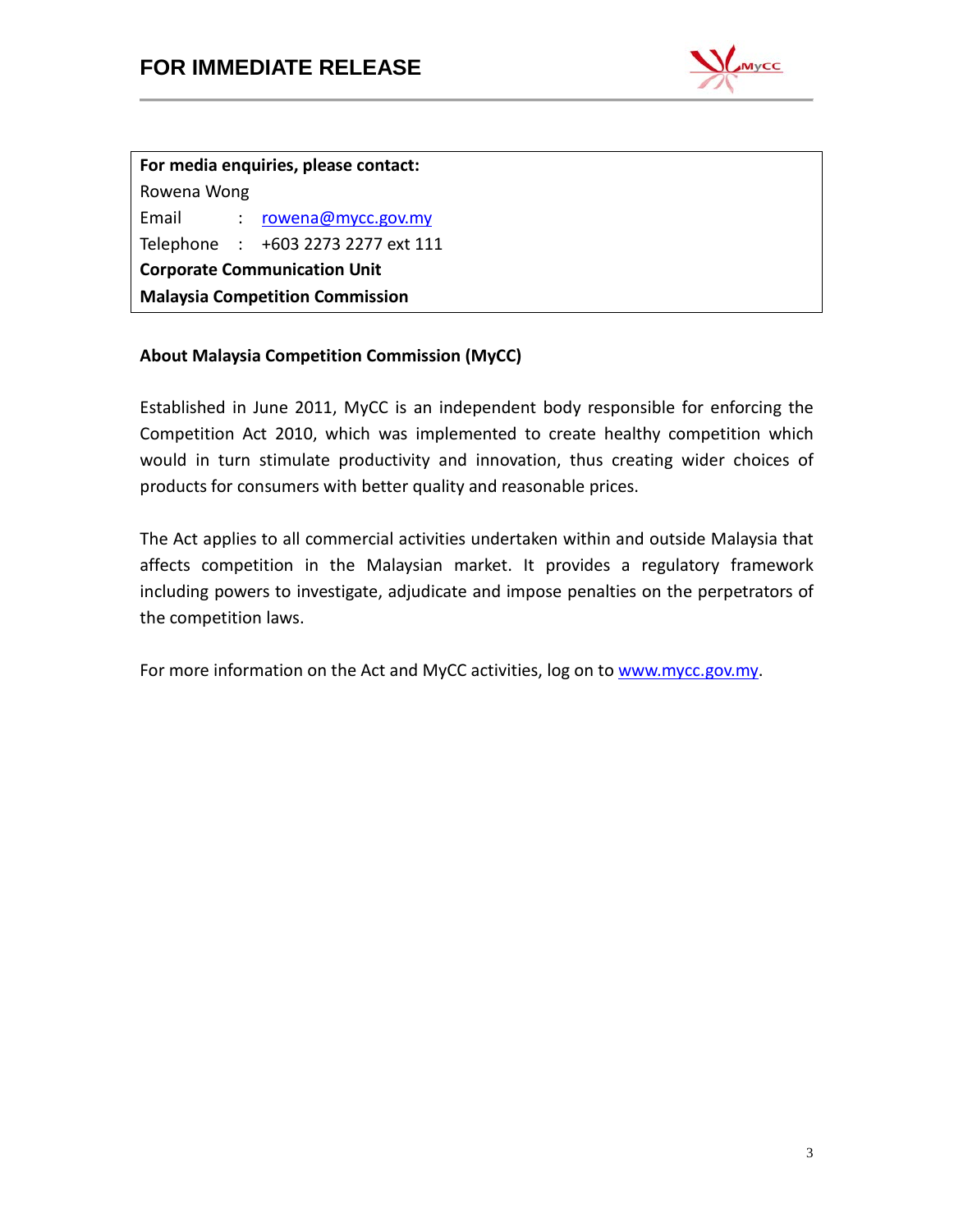# **FOR IMMEDIATE RELEASE**



## **ANNEXE A**

#### **Notes to Editor:**

#### **Information on Section 4, 5, 8 and 10 of the Competition Act 2010**

#### *Section 4: Prohibited horizontal and vertical agreement*

- 4. (1) A horizontal or vertical agreement between enterprises is prohibited insofar as the agreement has the object or effect of significantly preventing, restricting or distorting competition in any market for goods or services.
	- (2) Without prejudice to the generality of subsection (1), a horizontal agreement between enterprises which has the object to—

(a) fix, directly or indirectly, a purchase or selling price or any other trading conditions;

- (b) share market or sources of supply;
- (c) limit or control—
	- (i) production;
	- (ii) market outlets or market access;
	- (iii) technical or technological development; or
	- (iv) investment; or
- (d) perform an act of bid rigging, is deemed to have the object of significantly preventing, restricting, or distorting competition in any market for goods or services.
- (3) Any enterprise which is a party to an agreement which is prohibited under this section shall be liable for infringement of the prohibition.

#### *Section 5: Relief of liability*

5. Notwithstanding section 4, an enterprise which is a party to an agreement may relieve its liability for the infringement of the prohibition under section 4 based on the following reasons:

(a) there are significant identifiable technological, efficiency or social benefits directly arising from the agreement;

(b) the benefits could not reasonably have been provided by the parties to the agreement without the agreement having the effect of preventing, restricting or distorting competition;

(c) the detrimental effect of the agreement on competition is proportionate to the benefits provided; and

(d) the agreement does not allow the enterprise concerned to eliminate competition completely in respect of a substantial part of the goods or services.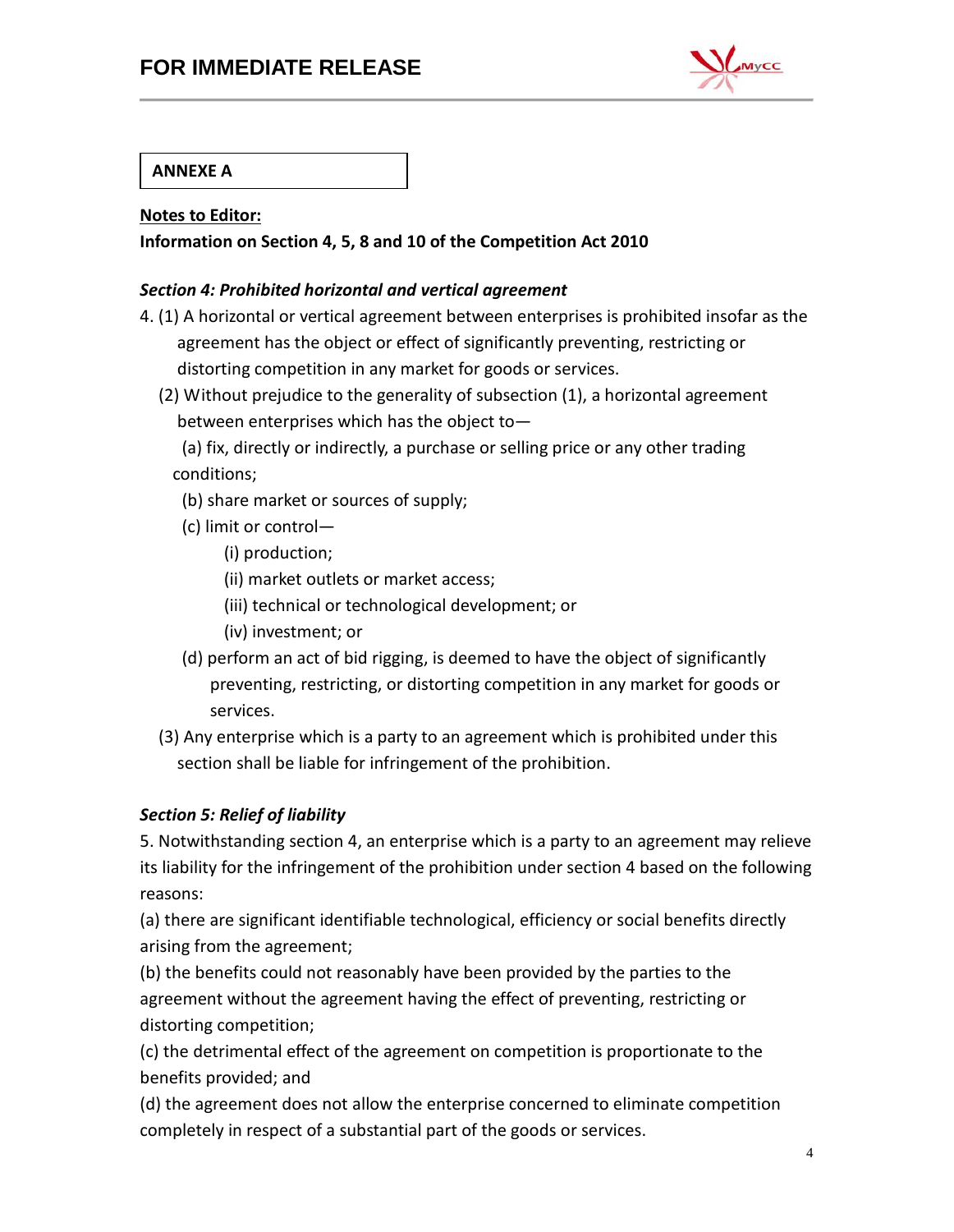

## *Section 8: Block exemption*

- 8. (1) If agreements which fall within a particular category of agreements are, in the opinion of the Commission, likely to be agreements to which section 5 applies, the Commission may, by order published in the Gazette, grant an exemption to the particular category of agreements.
	- (2) An exemption granted under this section is referred to as a "block exemption".
	- (3) An agreement which falls within a category specified in a block exemption is exempt from the prohibition under section 4.
	- (4) The Commission in granting the block exemption may impose any condition or obligation subject to which a block exemption shall have effect.
	- (5) A block exemption may provide that—
		- (a) if there is a breach of a condition imposed by the block exemption, the Commission may, by notice in writing, cancel the block exemption in respect of the agreement from the date of the breach;
		- (b) if there is a failure to comply with an obligation imposed by the block exemption, the Commission may, by notice in writing, cancel the block exemption in respect of the agreement;
		- (c) if the Commission considers that a particular agreement is not one to which section 5 applies, the Commission may, by notice in writing, cancel the block exemption in respect of the agreement from such date as the Commission may specify;
		- (d) the block exemption shall cease to have effect at the end of a period specified in the order; or
		- (e) the block exemption is to have effect from a date earlier than that on which the order is made.

## *Section 10: Abuse of dominant position*

10. (1) An enterprise is prohibited from engaging, whether independently or collectively, in any conduct which amounts to an abuse of a dominant position in any market for goods or services.

- (2) Without prejudice to the generality of subsection (1), an abuse of a dominant position may include—
- (a) directly or indirectly imposing unfair purchase or selling price or other unfair trading condition on any supplier or customer;
- (b) limiting or controlling—
	- (i) production;
	- (ii) market outlets or market access;
	- (iii) technical or technological development; or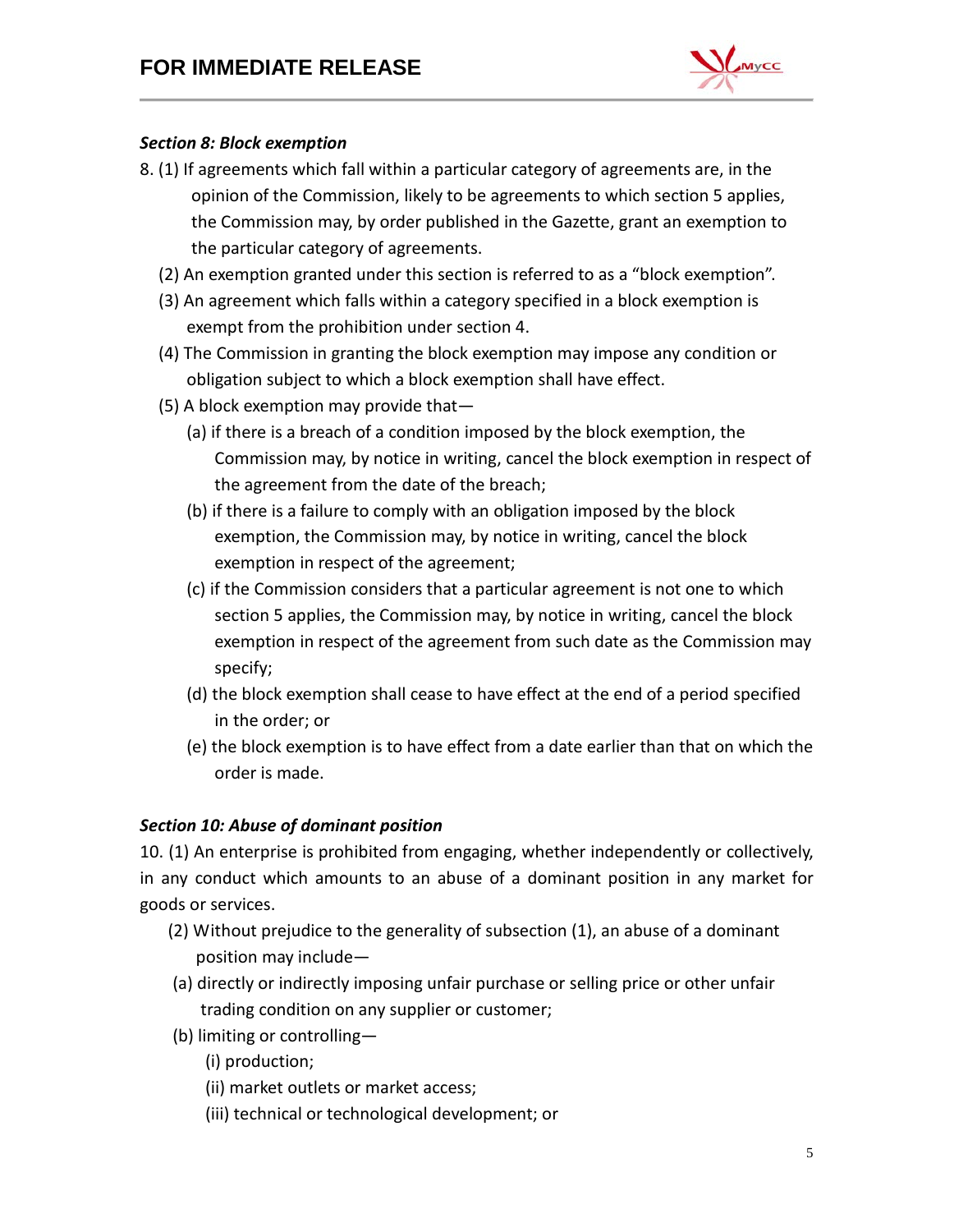# **FOR IMMEDIATE RELEASE**



- (iv) investment, to the prejudice of consumers;
- (c) refusing to supply to a particular enterprise or group or category of enterprises;
- (d) applying different conditions to equivalent transactions with other trading parties to an extent that may—
	- (i) discourage new market entry or expansion or investment by an existing competitor;
	- (ii) force from the market or otherwise seriously damage an existing competitor which is no less efficient than the enterprise in a dominant position; or
	- (iii) harm competition in any market in which the dominant enterprise is participating or in any upstream or downstream market;
- (e) making the conclusion of contract subject to acceptance by other parties of supplementary conditions which by their nature or according to commercial usage have no connection with the subject matter of the contract;
- (f) any predatory behaviour towards competitors; or
- (g) buying up a scarce supply of intermediate goods or resources required by a competitor, in circumstances where the enterprise in a dominant position does not have a reasonable commercial justification for buying up the intermediate goods or resources to meet its own needs.
- (3) This section does not prohibit an enterprise in a dominant position from taking any step which has reasonable commercial justification or represents a reasonable commercial response to the market entry or market conduct of a competitor.
- (4) The fact that the market share of any enterprise is above or below any particular level shall not in itself be regarded as conclusive as to whether that enterprise occupies, or does not occupy, a dominant position in that market.

#### **Additional Information on the Proposed Block Exemption Order (BEO)**

- 1. Liner shipping services means the transport of goods on a regular basis on any particular route between ports and in accordance with timetables and sailing dates advertised in advance and made available, even on an occasional basis, by a liner operator to any transport user against payment.
- 2. Section 10 of the Act is not part of the Proposed BEO, hence, parties to a liner shipping agreement can still be found liable for an infringement by abusing its dominant position in the liner shipping market.
- 3. The price of liner shipping services must be clearly and expressly stipulated in the liner shipping agreement. Any attempt to raise prices pursuant to a liner shipping agreement will be viewed unfavourably by the MyCC and may be taken as evidence of an infringement of Section 10 of the Act. Parties to a liner shipping agreement